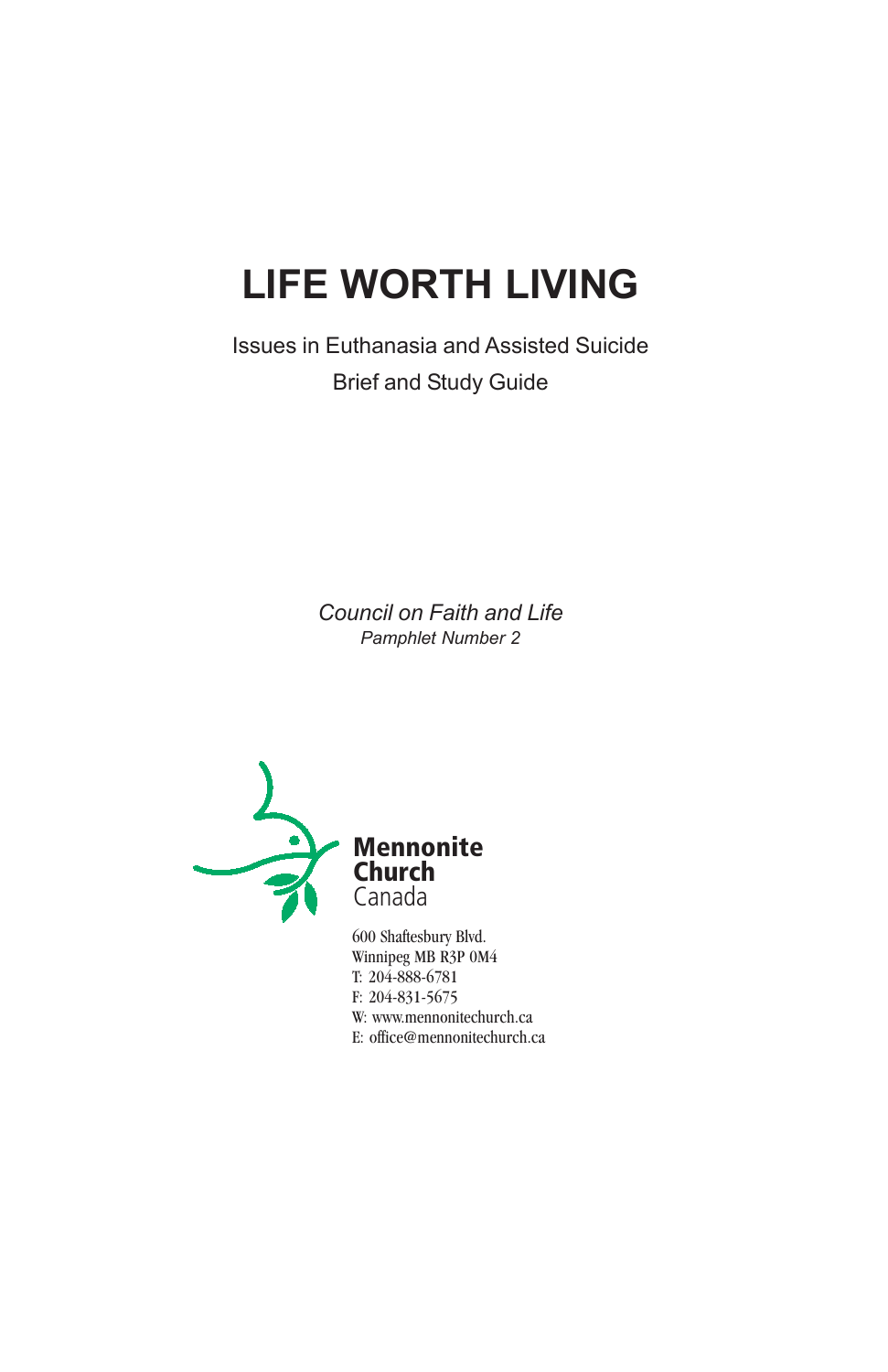# **Preface**

In society and in the church a lively discussion is currently taking place on issues of euthanasia and assisted suicide. Society, through its government, is posing the question: Should Canadian law be changed to allow for assisted suicide? Churches are raising concerns about the care of the sick and the dying.

It is within the mandate of the Council on Faith and Life to resource the congregations of the Conference of Mennonites in Canada on topics vital to Christian life and witness. The matter of dying, and of living in community with those who are dying, belongs within this circle of concern. We commend this pamphlet as a resource for study in the churches.

> Helmut Harder General Secretary

January 1995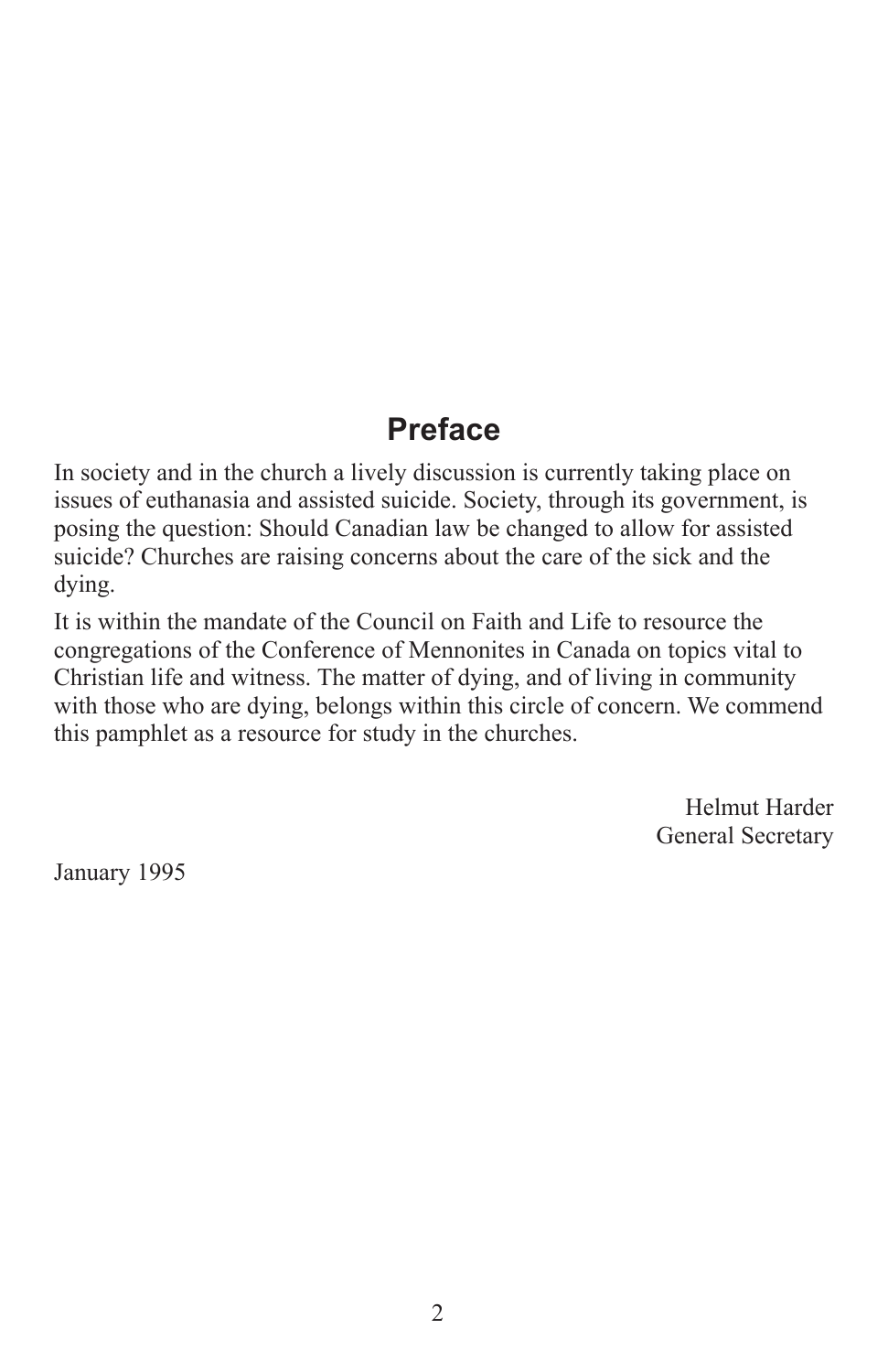# **Introduction**

Jesus's story of the Good Samaritan has motivated Christian groups throughout the centuries to help people in need. Mennonites, too, have become known for their expressions of kindness in the midst of suffering. This has included short-term outpourings of compassion in the midst of crises, as well as long-range responses such as the establishment of mental health institutions in the 1940s and 50s.

The current ferment surrounding issues of euthanasia and assisted suicide may provide renewed opportunity for Mennonites to respond to people in need. We have longstanding concerns about the treatment of the sick and the dying within our Christian communities and in society. With the gradual increase in the number of elderly persons in our midst, their situation is becoming of concern to us. How should we respond to the call of Christ to minister to the dying, which includes many elderly people, but also persons of all ages?

This pamphlet brings the current situation, with its many questions, to the attention of the church, so that together we may find ways of ministering in the name of Christ. People of faith need to address these issues, especially as government considers changes in policy, and as the church faces new challenges in caring for the terminally ill.

The pamphlet comes in two sections. The first section is the text of a brief entitled *Life Worth Living.* The brief was originally presented to the Special Senate Hearing Committee on Euthanasia and Assisted Suicide when the committee met in Winnipeg on September 30, 1994. The brief is an example of how we can speak to government.

The brief and the study guide are the joint effort of several groups: the Peace and Justice Committee of the Mennonite Conference of Eastern Canada, the Resources Commission of the Conference of Mennonites in Canada (CMC), and the CMC's Council on Faith and Life. The brief was presented to the Hearing Committee by Tym Elias, Doug Pritchard, Roma Quapp, Dr. Howard Zacharias, and Helmut Harder. Professor David Schroeder gave helpful advice on content.

Let us approach this study in a spirit of prayer and with dedication to a ministry that upholds "life worth living." We have a commitment to each member of the body of Christ (1 Cor 12)—the strong and the vulnerable in equal measure (Gal 5; James 2). How shall we extend care and love for one another in the name of Christ?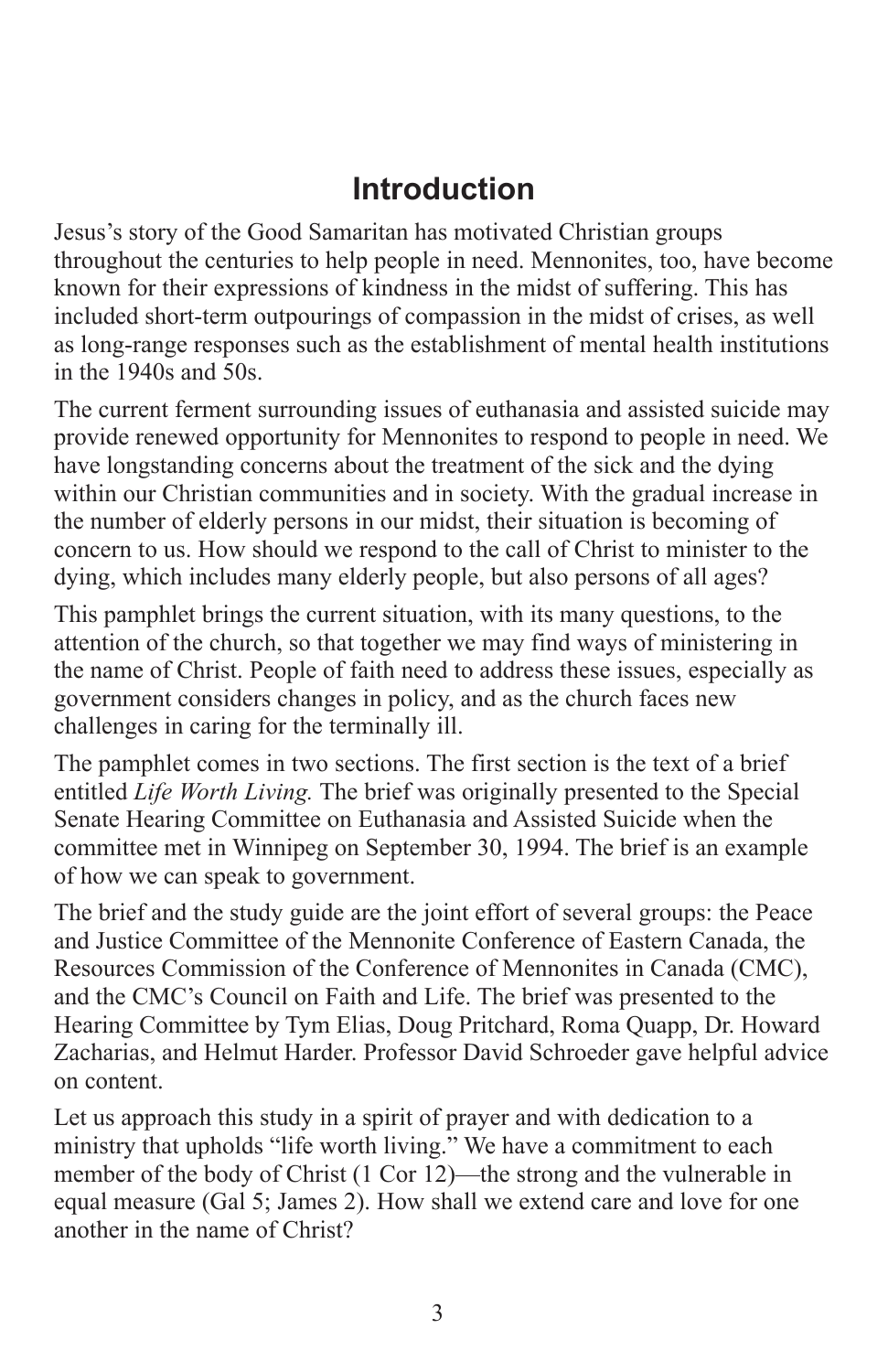# **SECTION ONE**

# **BRIEF: LIFE WORTH LIVING**

### **A Brief presented to the Special Senate Hearing Committee on Euthanasia and Assisted Suicide by a delegation from the Conference of Mennonites in Canada**

We are grateful for the opportunity to contribute to the discussion about euthanasia and assisted suicide in Canada.

### **1. WHO WE ARE; WHAT WE BELIEVE**

The Conference of Mennonites in Canada is an assembly of 220 Mennonite congregations with 33,000 adult members in seven provinces, from New Brunswick to British Columbia. We do not come as technical experts in this field, although we have consulted with healthcare workers, theologians, lawyers, chaplains, pastors, and others who are members of our Conference.

Rather, we come as a people who seek to affirm life in obedience to Jesus' command to love our neighbours and our enemies. Therefore, we have always opposed state-sponsored killing, be it war or capital punishment. But now the state is considering the legalization of killing in certain situations as an act of mercy rather than one of vengeance.

Our submission identifies pain, isolation, and fear as the principal factors that might lead some persons to feel that life is no longer worth living. We believe that the state, rather than facilitating the early death of such persons, should be facilitating the control of physical and emotional pain within a caring, community setting, in an attempt to assist persons to achieve a good death. Then life will be worth living.

### **2. WHY SEEK DEATH?**

Sue Rodriguez captured the respect and sympathy of many Canadians by her courage and determined efforts to legalize assisted suicide. Many other persons facing death have gained respect and sympathy by their courage and patient endurance to the end of their natural lives. But neither situation is a sufficient basis on which to form public policy.

### **Death by choice**

In addressing this issue, we need to define our terms. 'Euthanasia' simply means 'good death.' However, in popular usage, euthanasia has come to mean an act with the primary intention of ending a person's life. We find it helpful to use instead the term 'death by choice.'1 This moves us away from imprecise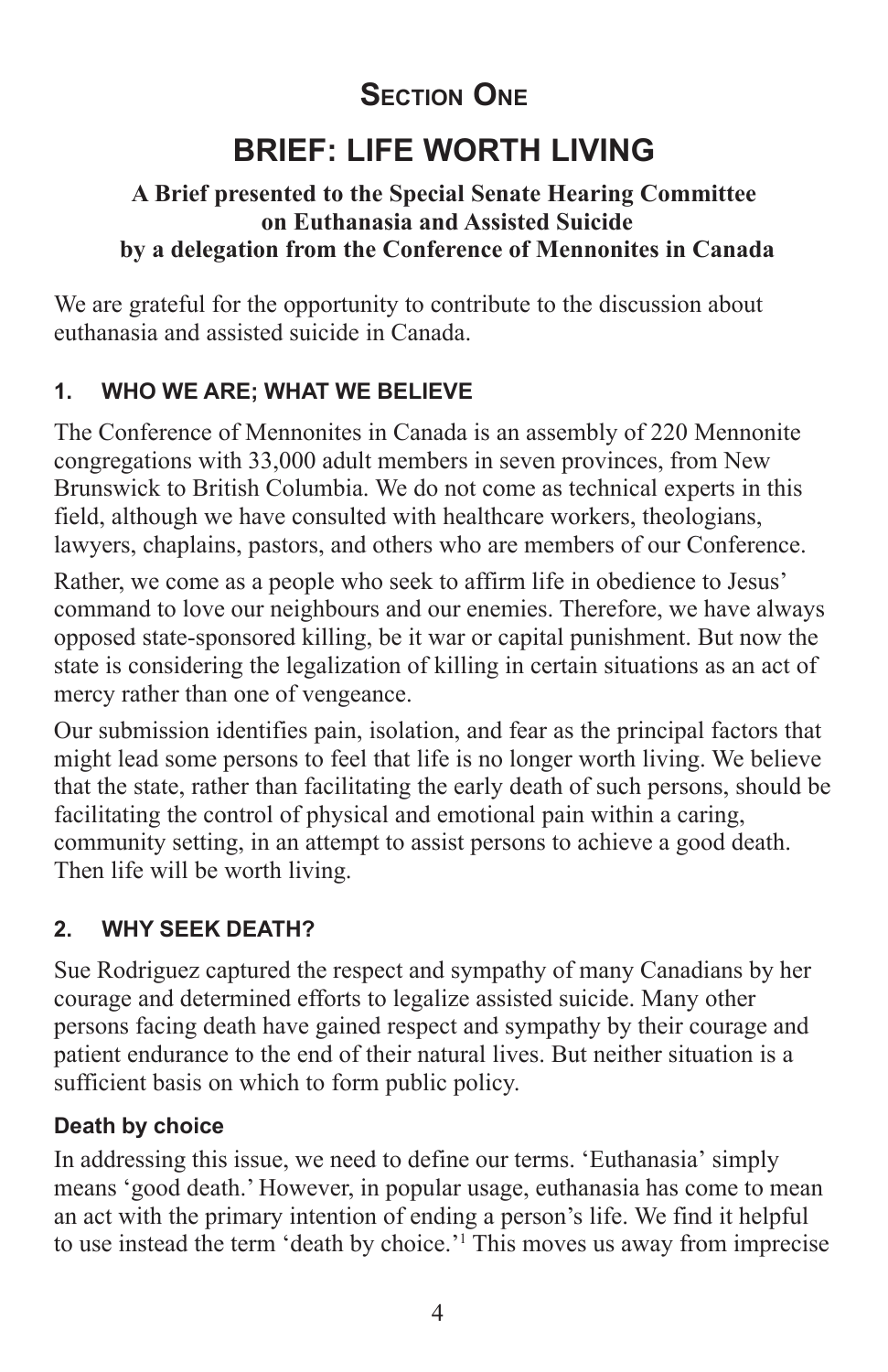terms such as 'euthanasia' or 'dying with dignity,' and away from emotive terms such as 'mercy killing.' Death may be the choice of a conscious patient (as in suicide or assisted suicide), or the choice of family or healthcare workers for a comatose patient (as in euthanasia).

Why would someone choose death?

### **The fear of unbearable pain**

One reason to seek death is to stop unbearable pain. Most of us fear pain, both physical and emotional. This is particularly so in Canada today because medical science has greatly reduced our experience of physical pain and suffering in everyday life. Faced with pains or problems, we are tempted to seek a quick fix. Unbearable and unrelenting pain might make death seem attractive. However, modern pain-control techniques make the pain in dying manageable in all but the rarest cases.<sup>2</sup> We have also gained experience from other approaches to pain relief, such as those used in natural childbirth and in acupuncture. So the pain of dying need not be so fearsome.

### **Fear of causing pain to others**

A second reason for seeking death is to spare loved ones the burden of witnessing the dying patient's pain and decline. Family and friends often feel impotent, unsure of what to say or do, and may indeed see no alternative but an early death of the patient. However, ethicist George Webster responds to their pain as follows:

"Assisting in the suicide of those in our community who are dying eliminates tragedy and suffering by eliminating the sufferer. Rather than being an expression of mercy or respect for another, communal endorsement of assisted death is the ultimate abandonment of the person. If we are to truly honour and respect those among us who are dying or those whose hold on life is weakened by disease or suffering, then we must keep company with these people and respond in concrete ways that communicate faithfulness and attentiveness."3

### **Fear of disability**

A third, and more frequent, reason for seeking death is the fear of experiencing a diminished quality of life owing to physical or mental deterioration. Our society overvalues youth, beauty, and strength, and questions the right to live of the old, the ugly, and the unfit. As individuals, we dislike any imperfection in our bodies; we avoid suffering; and we deny our mortality. We fear the loss of dignity if we become disabled in certain ways.

In recent years certain elements of our society have shown increased sensitivity to people with disabilities and their needs, owing in large part to the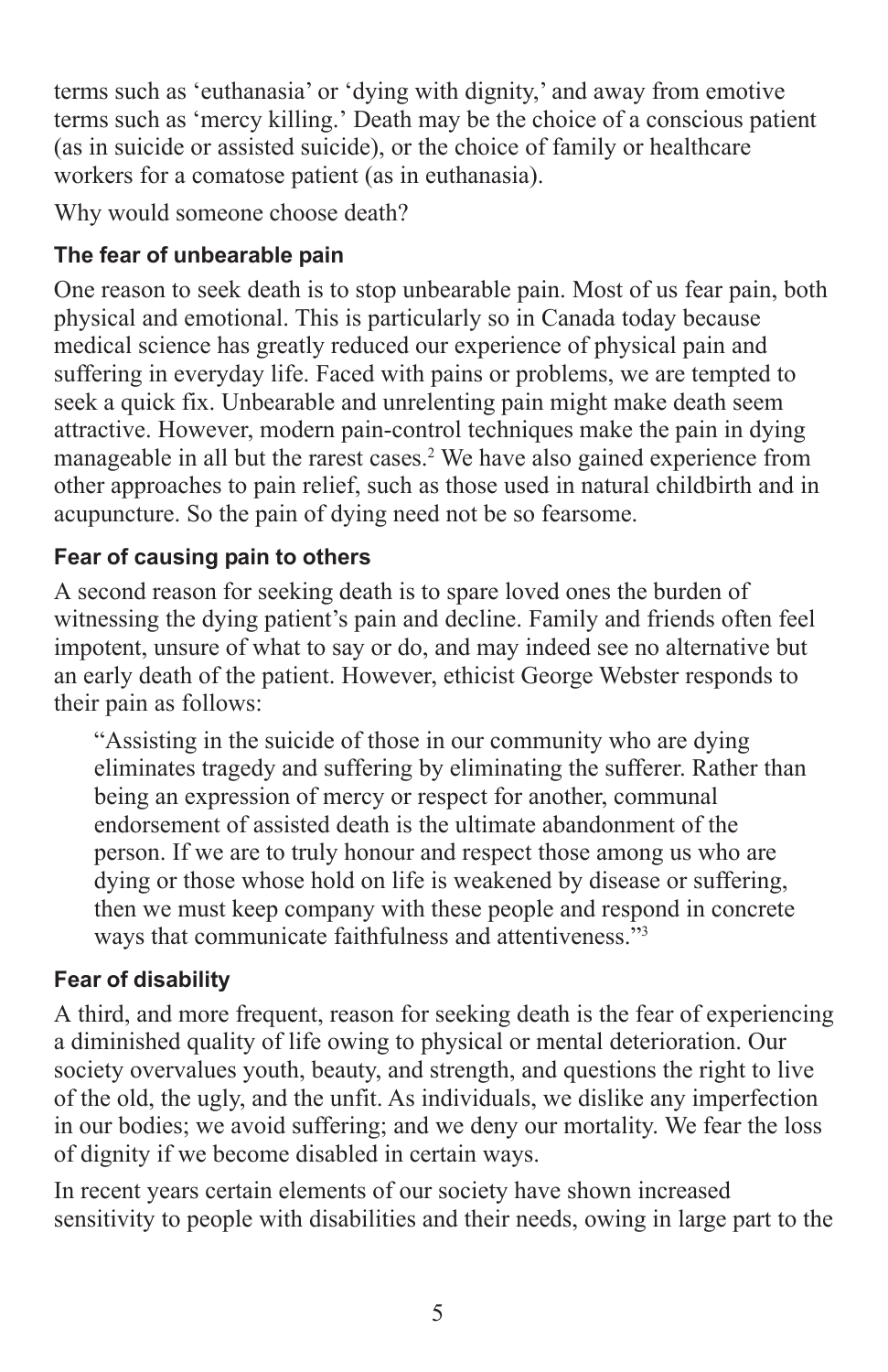increasing outspokenness of people with disabilities and their demands to be treated equitably. However, advances made by any particular group often provoke a backlash by those other members of society who resent the breaking down of barriers between *us* and *them*, who continue to fear the unknown, and who fear 'contamination' by the presence of people with disabilities. Those who currently advocate death by choice echo the old societal attitudes, in effect saying "We will provide you with access ramps and employment equity, but we think living with disabilities may be unbearable. We, if we found ourselves in your position, might prefer to die, and we believe you may prefer to die, also."

There is the added danger that the pressure to choose death will rise with increased strains on health care budgets and the depletion of personal finances.

Vulnerable persons need society to reinforce their value and not cast doubt over their already precarious sense of self-worth. Thus, in our opinion, if death by choice becomes prevalent, persons with disabilities, the ill, and the frail elderly will find it increasingly difficult to live with dignity.

### **Fear of isolation**

A fourth reason for seeking death is to end the indignity of lying in a sterile hospital bed, hooked up to life support systems, isolated from family and friends. Modern medicine has prolonged life, but it has also prolonged dying. The emotional and physical cost of putting death on hold, when there is no hope of recovery, is high. It becomes intolerable when no one is with us, no one cares for us, and we are left alone in an alien, antiseptic world. Under such circumstances, one might long for the power to choose to put a quick end to the suffering. A caring and supportive community of family and friends can provide companionship and comfort, whether in hospital, or preferably in a hospice or home setting.

### **Fear of powerlessness**

A fifth reason for seeking death, and the reason death by choice has gained such attention recently, is the desire to maintain control and assert our individual rights. Yet exercising this 'right' of the individual has wide societal ramifications. Life is a gift from God and is not ours alone. Death by choice denies this and compromises the calling of healthcare workers who must now assist with putting to death. It may terminate family and friendship ties prematurely. Death by choice distorts our attitude to the acceptance of people with disabilities and of disability itself. Suicide does not end the pain — it lays it on the shoulders of the survivors and places a skeleton in their closet for the rest of their lives.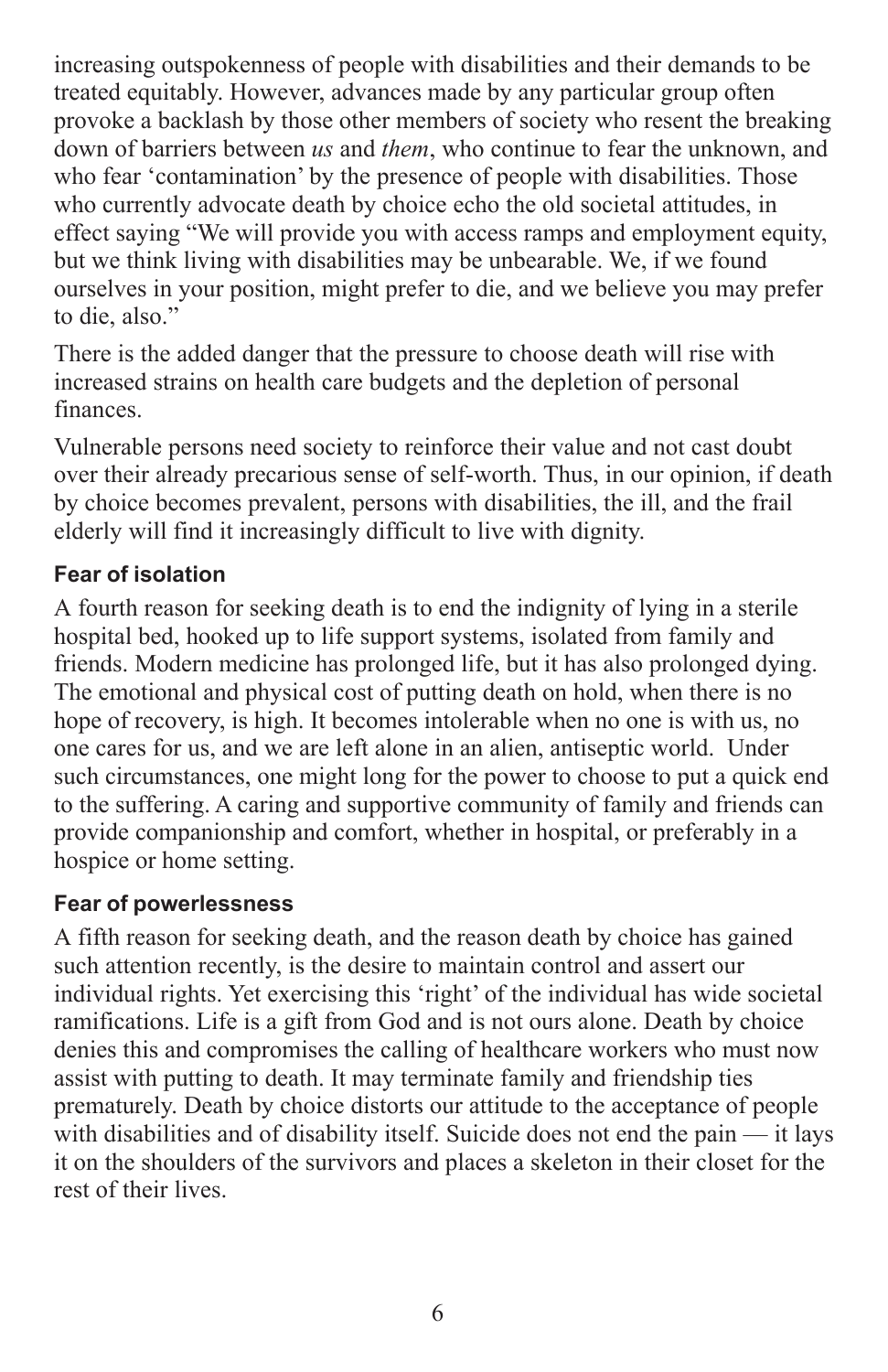There are better ways to address the fears of those seeking death.

### **3. WE ACCEPT THE CESSATION OF EXTRAORDINARY MEDICAL MEASURES**

One of the miracles of living today is the increase in life expectancy brought about by modern medicine. Diagnostic, surgical, and pharmaceutical advances have allowed many to live far beyond the Biblical threescore and ten years.

### **Medical advances can be overused**

However, these advances have also created the fear that at the end of life, our dying might be cruelly prolonged as we are kept alive in a vegetative state on life-support systems. Healthcare professionals are dedicated to healing and preserving life. They commit considerable resources to the treatment of the terminally ill, sometimes beyond what the patient desires. They also feel an increasing pressure to avoid costly lawsuits. Family members may agree to or demand aggressive treatment to reassure themselves that everything possible has been done. Meanwhile, many terminally ill people simply want to be allowed to die peacefully, without aggressive intervention.

The cessation of medical treatment for or the withholding of extraordinary measures from the terminally ill is not death by choice. Allowing to die is not the same as choosing to die or causing a person to die.

### **People may choose to refuse treatment**

When any medical test or treatment is considered, the patient and doctor must weigh the costs and benefits in order to give informed consent. As the patient's condition deteriorates, and death approaches, the potential benefits of treatment decline, and the costs increase. There will always come a point where death is imminent and inevitable. Further treatment would be useless and burdensome. Refusing medical treatment or withdrawing life support systems at this point is not death by choice. The physical deterioration, not the patient or the attendant, causes death.

The refusal of treatment can be troubling. In Québec in February 1992, Nancy B. refused to continue receiving life support from a respirator. This, and the refusal of others to have a blood transfusion, chemotherapy, or a diagnostic test, may seem foolish. However, this is not killing. It is a refusal of treatment and acceptance of the consequences, even death.

### **4. THE DANGERS OF DEATH BY CHOICE**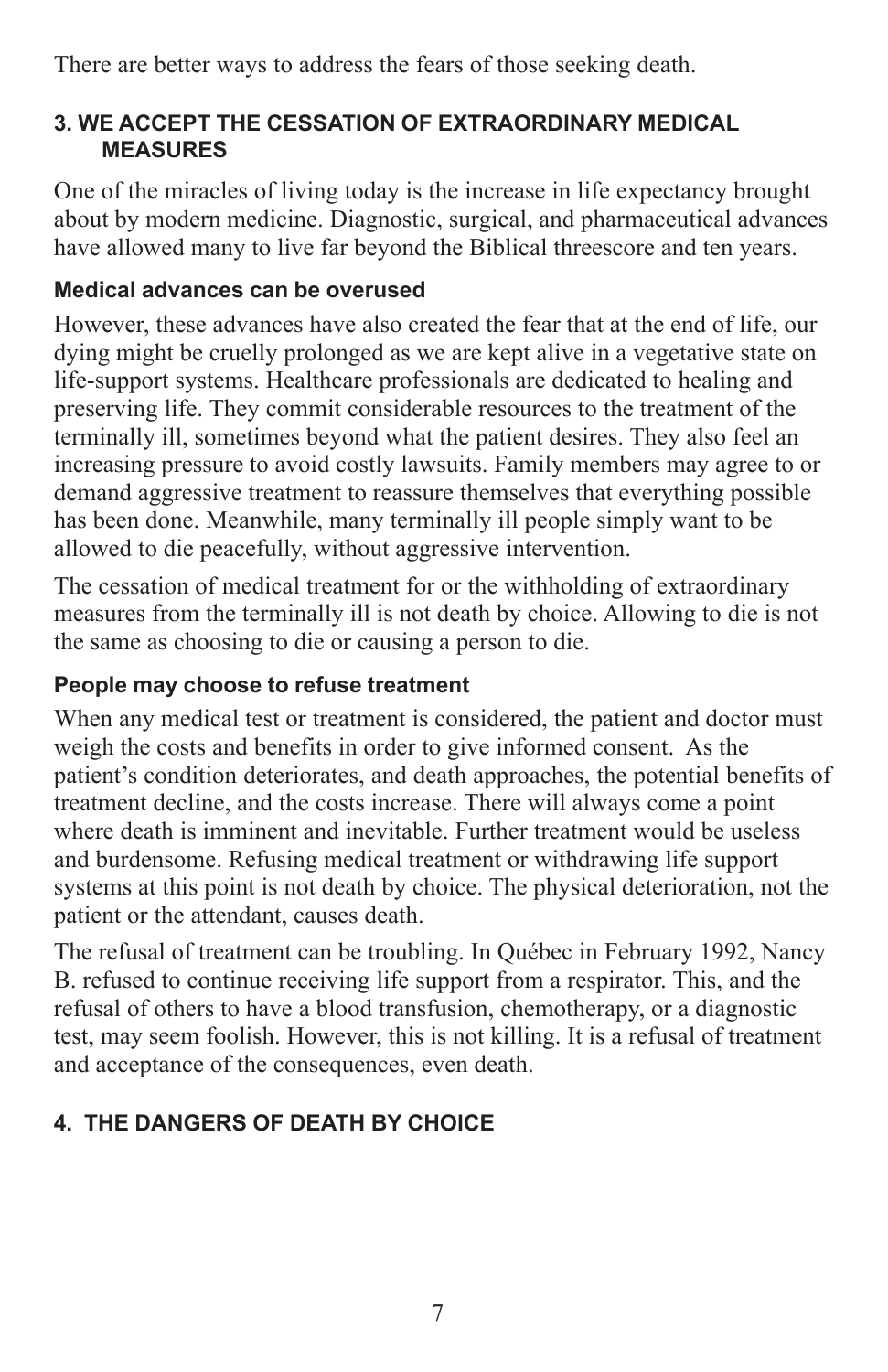We believe there are many dangers in any attempt by the Government to legalize death by choice.

### **Abandonment of belief in the sanctity of human life**

The first danger lies in abandoning respect for the sanctity of human life. Times of monstrous inhumanity do not come about all at once; we slip into them gradually.4 There is a 'slippery slope' in moral decision-making where the single step from the top of the slope to the bottom is unthinkable, but the individual steps starting at the top seem quite possible.

For example, if suicide is not a criminal offence, why should assisted suicide be illegal? That seems a very small step to take. If assisted suicide is legal, why not legalize the killing of those who wish to die but cannot commit suicide themselves even with assistance? Then, if a conscious person can choose death, perhaps an unconscious person should also be enabled to die if prospects for recovery are virtually non-existant. If the terminally ill can choose death, why not the chronically ill, or persons with disabilities, or those who have lost hope? As death by choice becomes more common, then the state-supported killing of old people, people with disabilities, the mentally ill, and the 'undesirable' becomes more thinkable.

Going back to the first step, suicide was decriminalized because of compassion for the individual, recognizing that where the individual, for whatever reason, decides to take his or her own life, concepts of criminal liability and punishment (e.g. individual and general deterrence and the possibility of rehabilitation) have become largely irrelevant. No extension of this policy reason supports assisted suicide or death by choice. Yet this distinction is ignored by proponents of assisted suicide as they advocate the first 'small' step down the slippery slope.

### **Pressures inherent in caregiver fatigue**

Family and caregivers generally act in accordance with what they believe to be the best interests of the patient. But there are times when the best of intentions can be clouded by self interest and there are many inducements for attendants to consider an earlier death for the terminally ill. Attendants may wish to end their own anguish at seeing a loved one in distress. A dying that drags over weeks or months taxes everyone's physical, emotional, and spiritual energy, whether the patient is cared for at home or in hospital. Even the most saintly caregiver may occasionally wish for an end to this burden.

Healthcare systems, and to some extent families, also feel the weight of ongoing financial costs, and the pressure to reduce costs is growing. Family systems are more complex than before — who now has the right to decide for the patient? In addition, family members are usually beneficiaries of the dying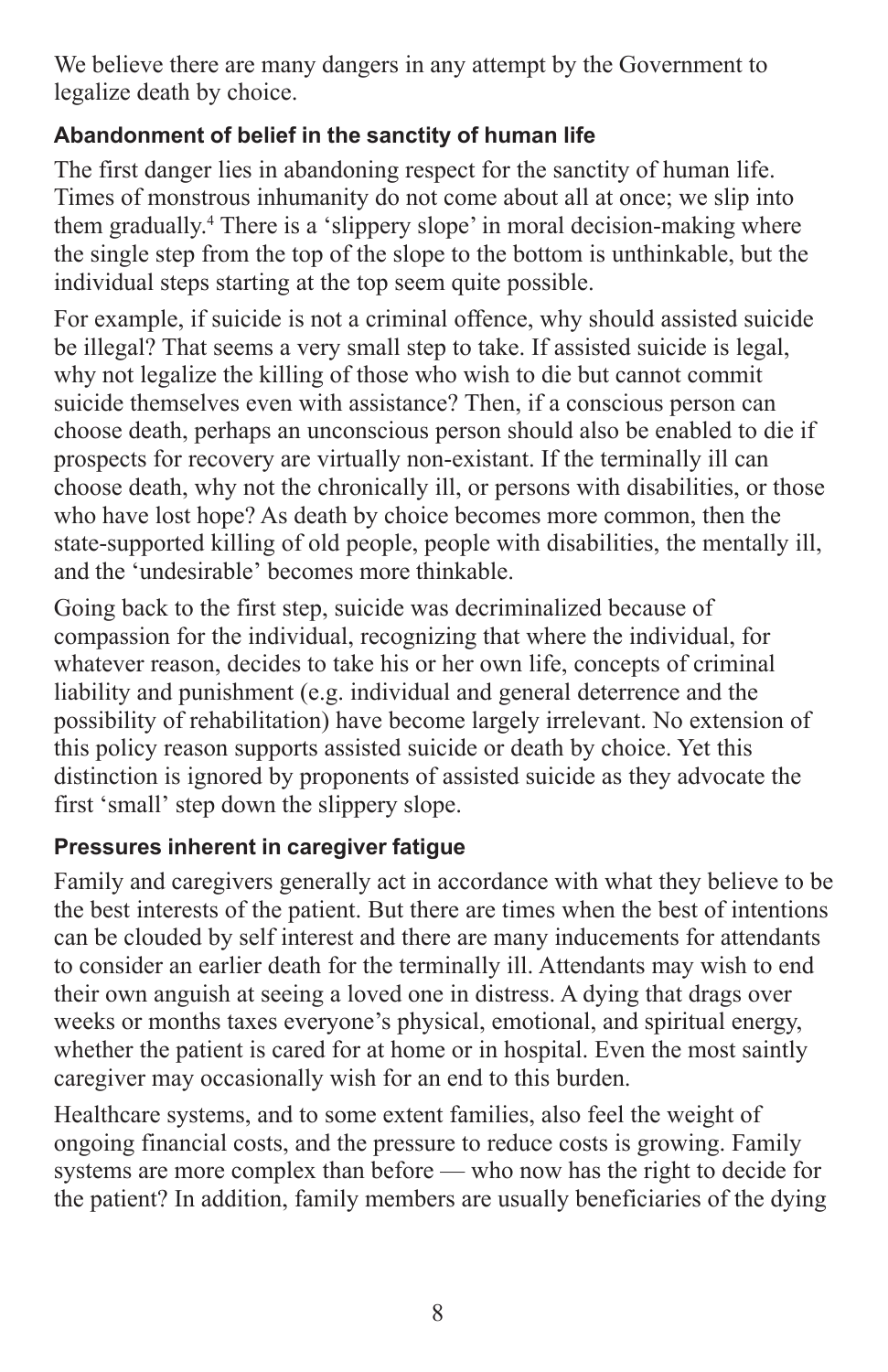one's will. A greater portion of the cost of health care is being shifted onto patients, and their estates will be depleted as the costs of care continue. This further clouds the family's ability to assess matters clearly.

These inducements to choose an early death may influence only a few people. Yet they add to the feelings of uselessness among the old and the infirm who are already sensitive to the burden they create for others. With legalized death by choice, people who are dying and people with disabilities would constantly have to justify why they want to live longer.

### **Confusion of purpose in the medical system**

Another danger in legalizing death by choice is that such an action would confuse the role of healthcare workers, who would sometimes counsel and assist in living and at other times counsel and assist in putting to death. At present, the primary responsibility of healthcare workers is to maintain or improve their patients' physical and emotional well-being. Where this is not longer possible, they should at least mitigate pain and suffering. To include putting to death as part of their responsibilities conflicts with the responsibility to maintain well-being, and places an enormous burden on them. It also has the potential to undermine the patients' confidence that their caregivers seek only the patients' recovery.5

### **Difficulty of enforcing guidelines**

Those advocating death by choice insist that strict guidelines are required to prevent a slip into unintended predicaments. We agree. However we fear that if death by choice is legalized, no guidelines will be able to prevent the slip into more and more disturbing situations. The clearest justification for this fear is the experience with death by choice in Holland over the past twenty years. The guidelines used in Holland say that those seeking death must be mentally competent adults, experiencing intolerable suffering with no prospect of improvement, and the patients must request assisted death voluntarily and repeatedly. Two physicians must be consulted and accurate records must be kept.

In 1991, A Dutch government commission reported that these strict guidelines have been ignored hundreds of times, and no action has been taken against the offending physicians.<sup>6</sup> Lethal overdoses were administered without the patients' knowledge, with the patients' death, rather than relief of pain, as the main purpose. Incompetent patients were killed, often without the knowledge of their families. The requirement to consult a second physician was ignored. Deaths by choice were not recorded as such. The guideline that there be no prospect for improvement was dramatically disregarded in the recent case of a 50-year-old depressed woman who expressed a wish to die after several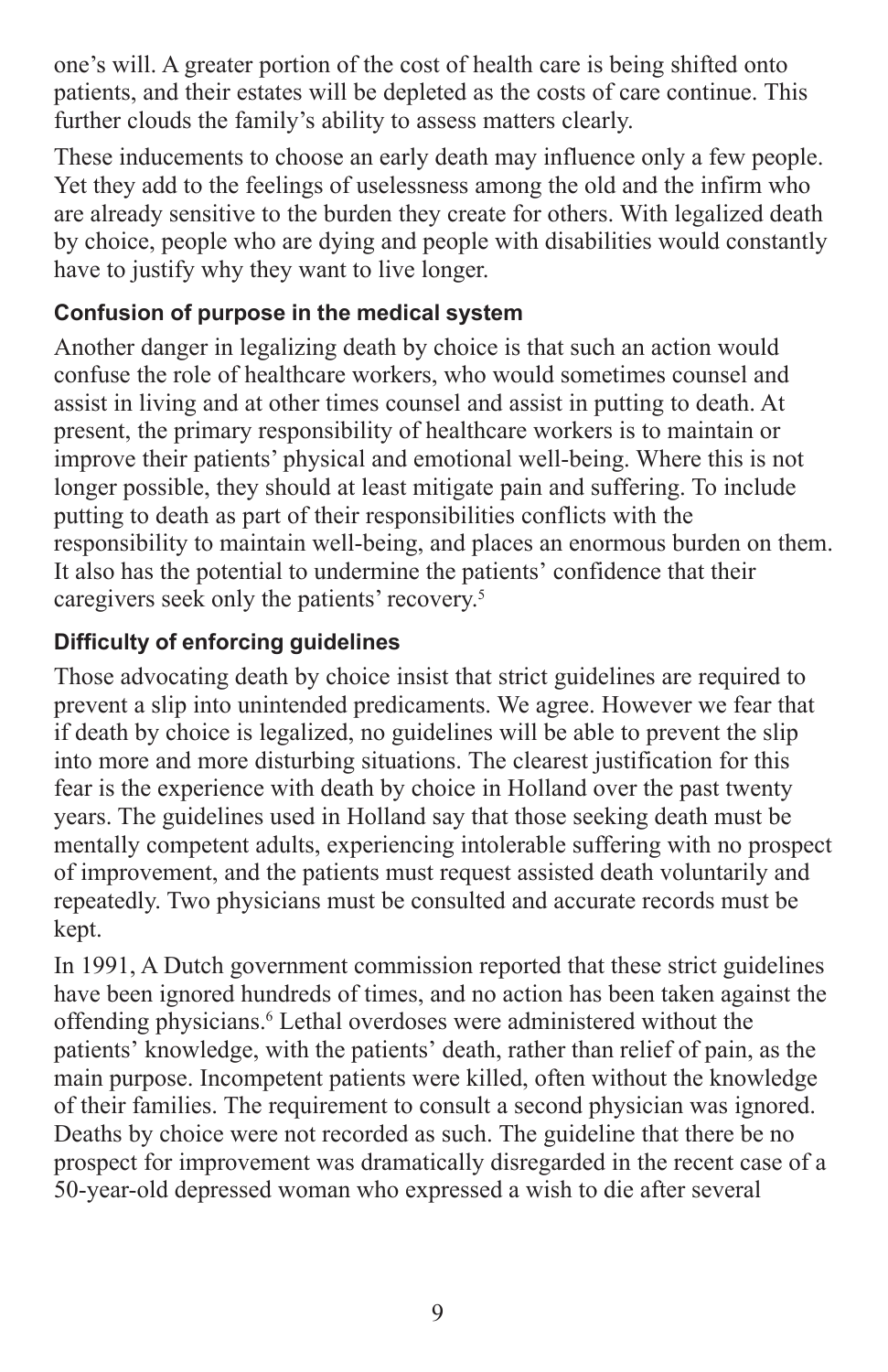personal tragedies, and her psychiatrist assisted her in doing so. The Netherlands Supreme Court ruled that even this assisted death was justified, regardless of the guidelines requiring that the patient be mentally competent, experience intolerable suffering, and have no hope of recovery.7

## **Who really supports death by choice?**

We need to look more closely at who wants death by choice. In one survey of Dutch nursing homes, 93% of inhabitants were opposed to legalizing it, and 50–60% of these same inhabitants were fearful of involuntary termination.8 This same survey shows that families seek death for the dying patients much more frequently than do the patients themselves. Surveys following a California referendum on legalizing death by choice show that support for the proposition was lowest among women, the elderly, the minorities. It was highest among the young and those with post-graduate education and incomes over \$75,000.<sup>9</sup> Who is in favour of death by choice for whom?

If the Canadian government were to decide to legalize death by choice, it would have to guard against the concerns and abuses cited above. We believe this would be extremely difficult, if not impossible.

We believe there is a better way to achieve a 'good death,' without legalizing death by choice.

## **5. LIFE WORTH LIVING**

## **Life is a gift from God**

We believe that life is a precious and good gift from God. Therefore, our life is not our own; rather, we are 'stewards' of this life on earth. Life is more than the merely physical--it also has spiritual dimensions. Jesus warns us that the death of the body is not to be feared, but rather the death of the soul.<sup>10</sup> We believe that, for the followers of Jesus, death has been conquered; death is not the end of life, but a transition into a new life.

As God's creatures, we are not autonomous beings. We are created to be in community both socially and spiritually. Therefore, if one member suffers, all suffer together; if one member is honoured, all rejoice together.<sup>11</sup> Sue Rodriguez was known to politicians, journalists, and many Canadians. She was also known and loved by her son and other family members. When she chose to die, we were all affected; we all felt a sense of loss.

God has given us rules for living in community. One such rule is "Do not kill."12 We are not to kill in vengeance, but neither are we to kill in mercy. We know that death is inevitable and believe that we must allow it. While biological life is good, it is not an absolute or even the highest good in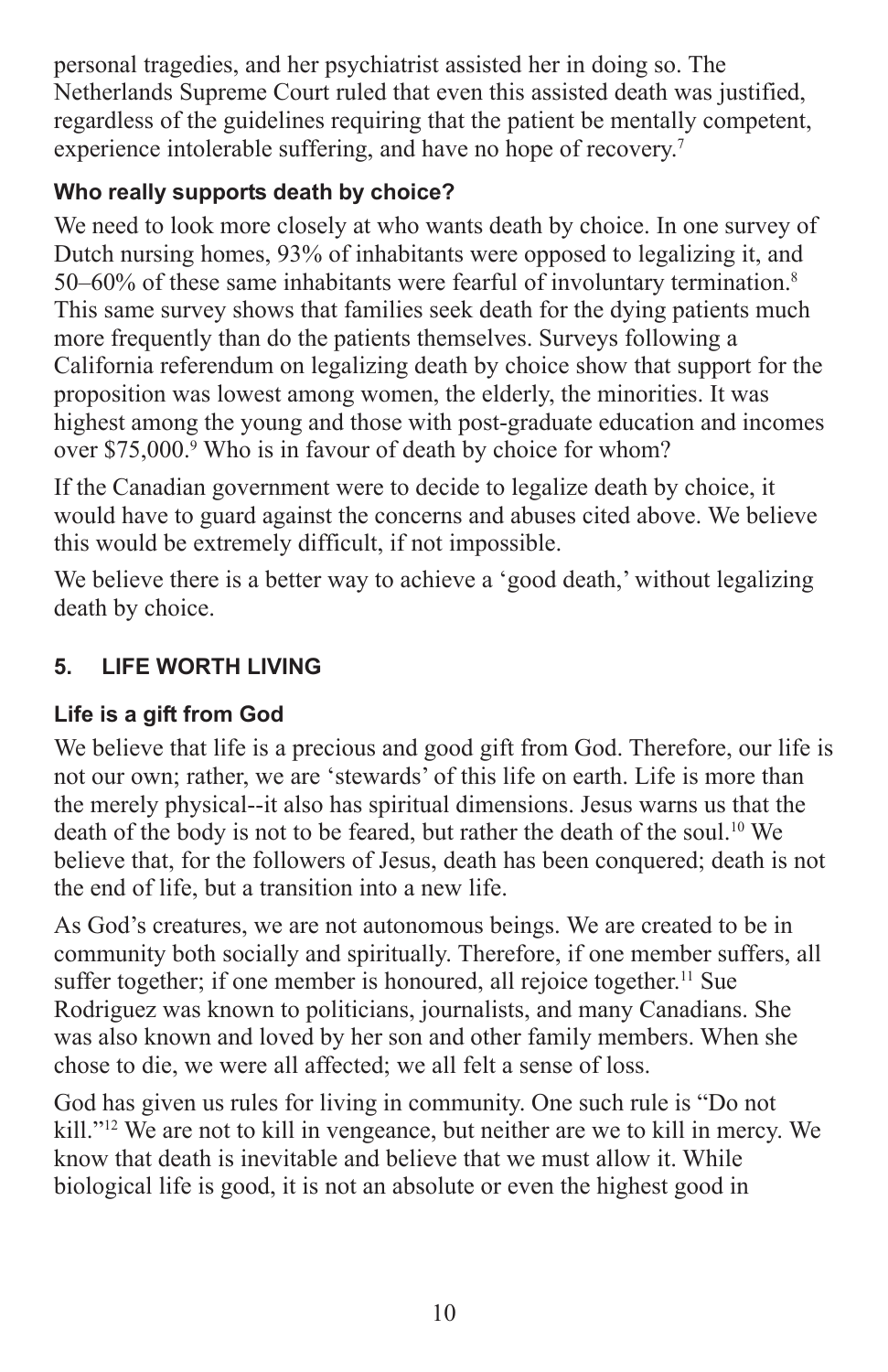creation. Its loss (death) is not the greatest evil. The greatest good for the Christian is communion with God, and the greatest evil is alienation from God.13 Artificially prolonging physical life when the terminally ill are ready to die is a kind of idolatry, a worshipping of life itself.

### **There is a time to die**

There is 'a time to die' for each of us, but that time is rarely clear to us. We acknowledge that the infirmity and suffering which may accompany death can seem senseless, but we believe the experience of God's presence and the human community surrounding the dying person give meaning to suffering. This is a mystery with which we continually struggle as mortals. Yet dying and death are a holy process, and the coming together of family and friends in their care for a dying loved one makes that more so. Many who attend the dying speak of the God-given grandeur of this hour of final submission. While we may shrink from suffering and death, we believe God loves us, knows our hearts, and is present with us.

In our own love for all God's people, we believe that every person has an equal claim upon us for those resources necessary to prolong life. No person is more 'worthy' than another. Therefore we must not allocate resources only to those deemed more useful or more attractive to us, but we must ensure that all people have access to what is needful for their living.

### **We strive to achieve a 'good death'**

We need to be more tender, more compassionate, and more caring for both the living and the dying.<sup>14</sup> When death is inevitable, a 'good death' for most of us would be a peaceful and gentle death, free from uncontrollable pain, in our own home, surrounded by those we love.15 Sadly, too few Canadians today experience this kind of death.

However, a 'good death' is much more likely with the assistance of palliative or hospice care. Palliative care is defined as

"active, compassionate care of a person whose disease is no longer responsive to treatment aimed at cure. Palliative care seeks neither to hasten nor to postpone death. The relief of suffering—physical, emotional and spiritual—is the primary goal."<sup>16</sup>

Palliative care provides effective management of pain and other symptoms associated with terminal disease. Once curing the disease is no longer possible, then caring for the dying patient and his or her family becomes central.

### **We can do more to support those in pain**

*Physical* pain can be controlled in all but the rarest cases today. On occasion, pain medication may shorten life, but this is not the intention. More research is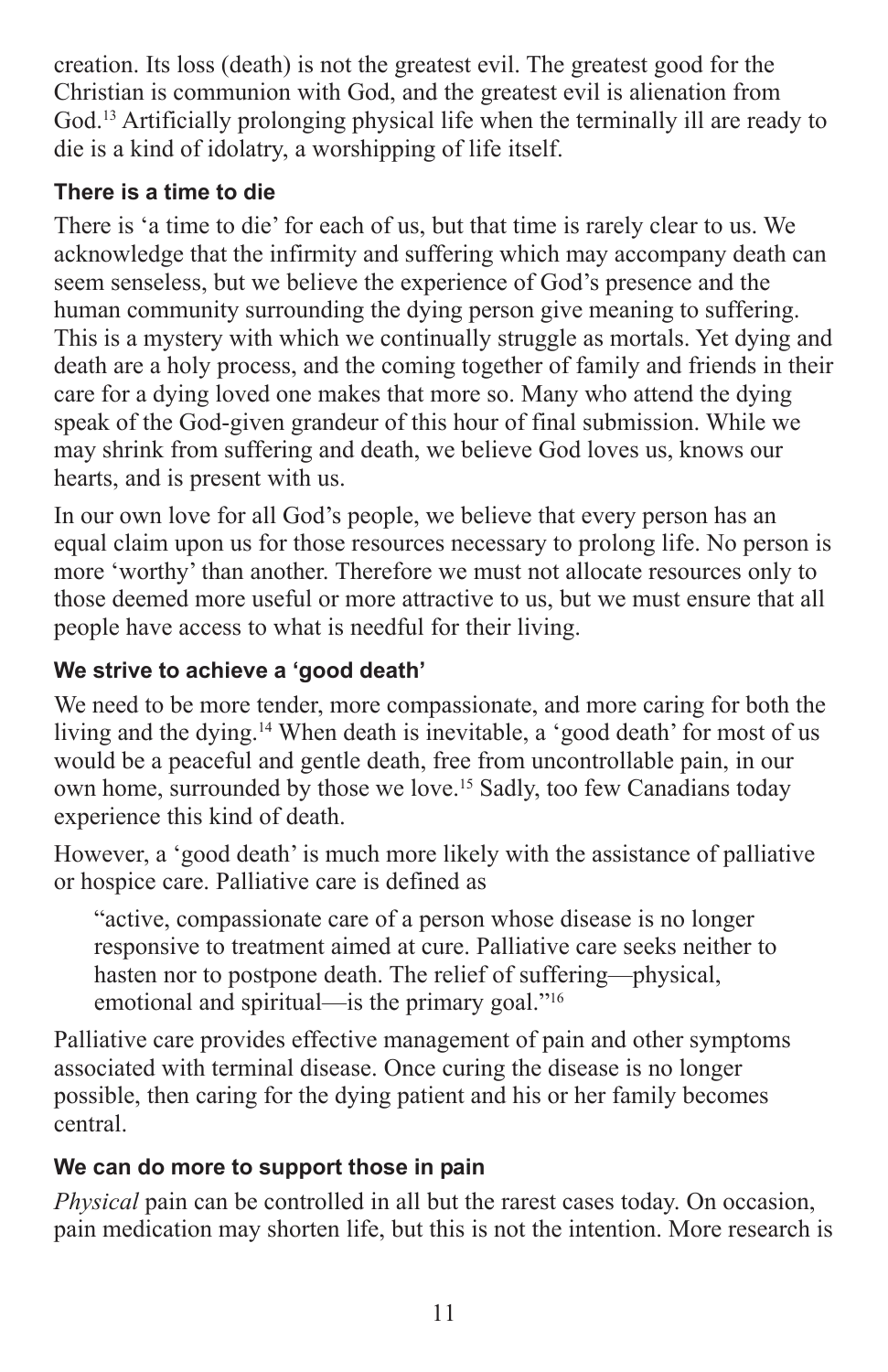still needed into better medical approaches and alternative approaches to the relief of pain or suffering in the few cases where they remain unmanageable.

The *emotional* pain of isolation and alienation can be addressed with the loving concern and care given at home or in a hospice-type setting. To facilitate this, dying patients need to be more involved in important decisions affecting their care and treatment. In case of incapacity, families need to be better informed of the options available. This should reduce suffering when attempts to cure have become futile. Also, nominating a 'medical attorney' or preparing a 'living will' are means by which the wishes of dying patients and their families are brought to bear in medical decision-making evein if the patient becomes incapable.17 Such discussions, and constant contact with loving human beings in a home-like setting, help reduce emotional and spiritual pain since those facing death have a "profound wish to feel that they are still part of the world of the living, that they are listened to and appreciated for what they have to offer."18

The presence of chaplains in hospitals and palliative care facilities can also assist dying patients to achieve a good death, since chaplains can help deal with the spiritual realm, to which many people's thoughts turn when they or their loved ones are dying. Chaplains can also help healthcare professionals to deal with the questions and pain of watching someone die.

To ensure more good deaths, palliative care must be made much more widely available in Canada. Such care can be delivered at home or in hospices by professionals and trained lay people.19 This need not cost governments more, since expensive, acute care hospital beds occupied by the dying will be released, and useless attempts at medical treatment of the dying will become less frequent. If cases of overtreatment and unnecessary expenditure got as much publicity as the demand for death by choice, we believe Canadians would better appreciate the importance of alternatives such as those presented in this submission. Chaplaincy care should also be expanded.

We believe that the wider availability of palliative care is more necessary and more urgent than legislation to legalize death by choice.

### **6. RECOMMENDATIONS**

Based on our submission we make the following recommendations to the government of Canada:

1. Do not introduce legislation to legalize death by choice, euthanasia, or assisted suicide.

2. Increase financial support for the provision of palliative care in homes and hospices, particularly in remote areas, and continue to explore the use and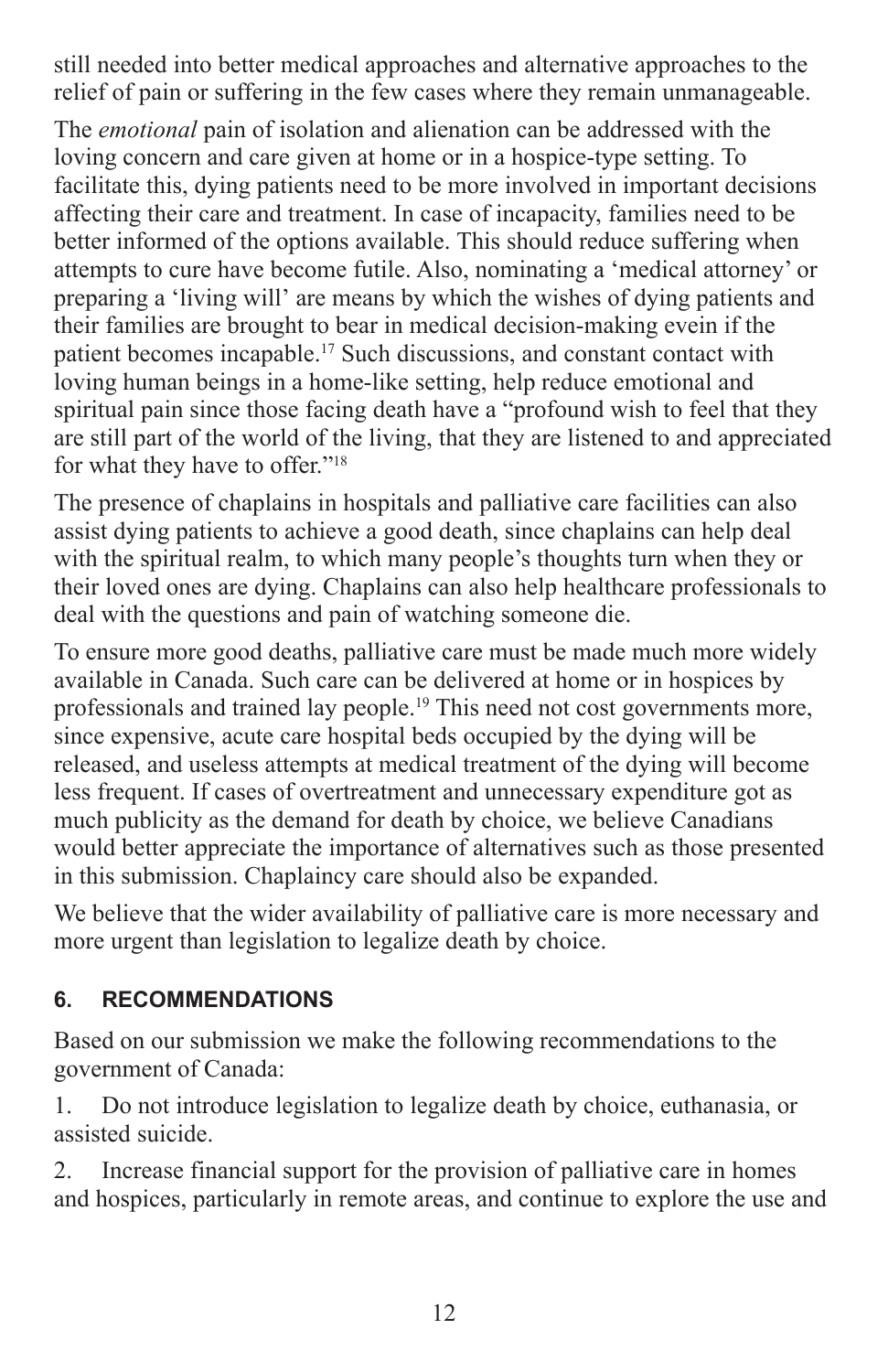development of alternative health care services.

3. Provide more financial support for research into medical and alternative techniques for the relief of pain and suffering.

4. Provide incentives for health care institutions to maintain or reinstate chaplaincy services, to serve patients, family, caregivers, and the attendant health professionals.

5. Hear the contribution that the Christian faith makes to the meaning of life and death for people throughout Canada.

#### **NOTES**

- <sup>1</sup>A. Voth, "Euthanasia—A Physician's Definitions and Critiques," paper presented at Regent College Bioethics Seminar, June 26, 1993.
- 2 R. Salter, "Palliative care ideal alternative to MD–assisted suicide," *Medical Post*, March 29, 1994; J. Scott, "Lies and lamentation—a solid no to euthanasia," *J. of Palliative Care*, vol. 4, no. 1 & 2, 1988, pp. 119ff; W.W. Rosser, "Is there a role for euthanasia in family practice?" *Cdn. Family Physician*, vol. 40, Aug. 1994, pp. 1395–96.
- 3 G. Webster, "Keeping faith with the dying," *Toronto Star*, May 21, 1993.
- 4 F.A. Schaeffer and C.E. Koop, *Whatever Happened to the Human Race?* Marshall Morgan & Scott, London, 1982, p. 61.
- 5 *A Matter of Life and Death*, discussion paper by the Social Action Commission, The Evangelical Fellowship of Canada, May 1994, p. 10; W.W. Rosser, *op. cit.*
- 6 S. Genuis, "Decriminalizing assisted suicide: more than we bargained for?" *Medical Post*, April 5, 1994; "The Report of the Dutch Government Committee on Euthanasia," in *Issues in Law and Medicine*, vol. 7, 1991, pp. 339-44.
- 7 S. Connor, "Euthanasia enters ominous new territory," *Toronto Star*, June 29, 1994.
- 8 B.A. Bostrom, "Euthanasia in the Netherlands: A Model for the United States?" *Issues in Law and Medicine*, vol. 4, pp. 477ff, 1989; R. Fenigsen, "A Case Against Dutch Euthanasia," *Hastings Centre Report, Special Supplement*, pp. 26ff, 1989; quoted by A. Voth, *op.cit.*

<sup>94</sup>Help for the Helping Hands in Death," *New York Times*, sec. 4, p. 1, February 14, 1993.

<sup>10</sup>*The Bible*, Matthew 11:28.

- <sup>11</sup>*The Bible*, 1 Corinthians 12:26.
- <sup>12</sup>*The Bible*, Exodus 20:13; Matthew 5:21–26.
- <sup>13</sup> C. Brunk, "Ethical Issues in the Prolongation of Life," paper presented at Mennonite Conference of Eastern Canada Fifth Annual Session, April 4, 1992.
- 14M. Gervais, President of the Canadian Council of Catholic Bishops, *Statement on Assisted Suicide and Euthanasia*, January 13, 1993.
- <sup>15</sup>*Preparing Together for Death*, paper approved for discussion in the congregations by the Division of Mission in Canada Executive, The United Church of Canada, June 1994, p. 7.
- 16Canadian Palliative Care Association, Board Position on Euthanasia, September 19, 1993.
- 17P. Singer, *Living Will*, Centre for Bioethics, University of Toronto.
- 18E. Seravalli, "The Dying Patient, the Physician, and the Fear of Death," *New England J. of Medicine*, vol. 319, no. 26, December 29, 1988, p. 1729; quoted by The United Church of Canada, *op. cit.*
- 19B.M. Mount *et.al.*, "Palliative Care—A Passing Fad? Understanding and Responding to the Signs of the Times," *J. of Palliative Care*, vol.10, pp. 5–7, January 1994.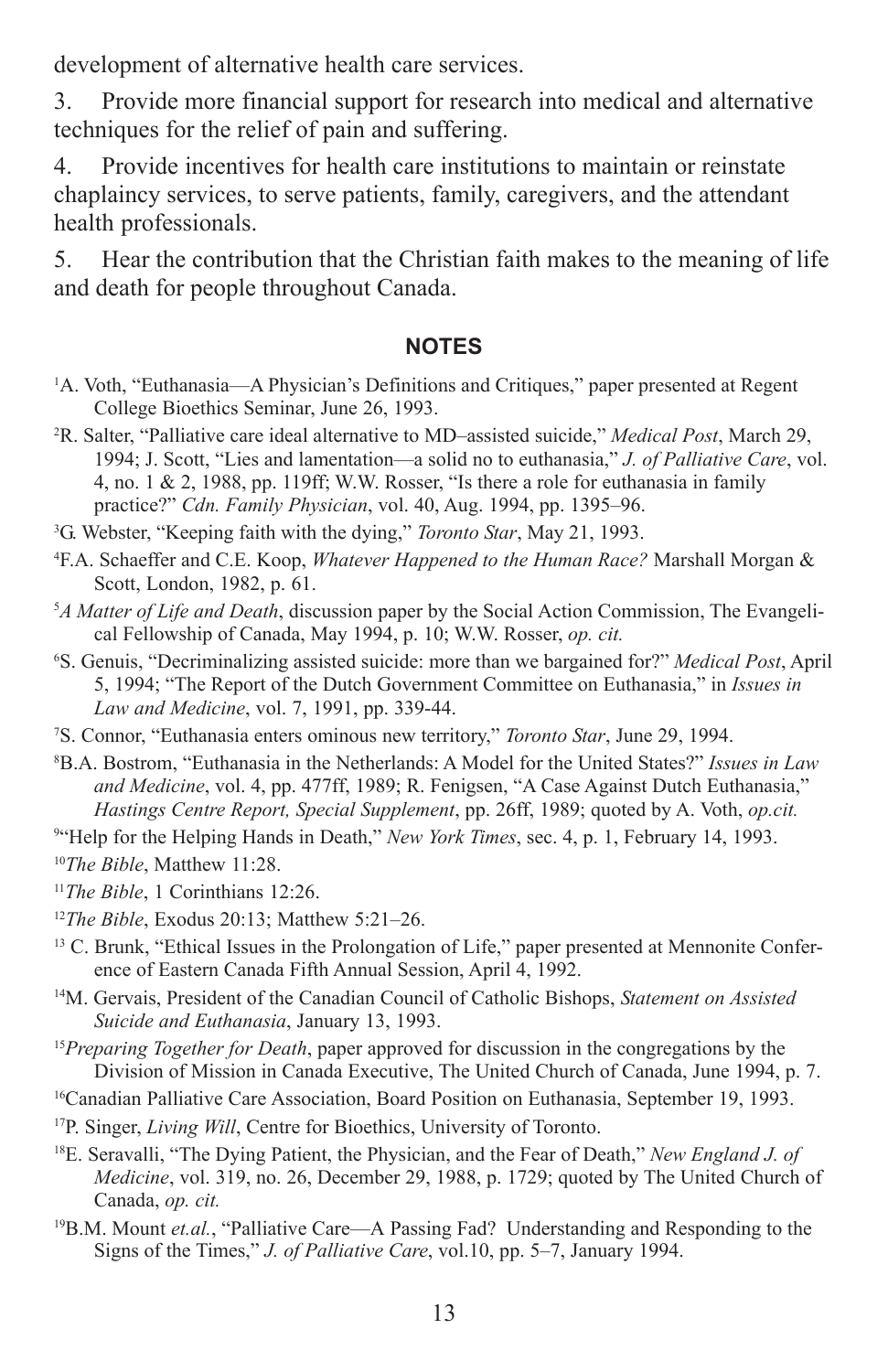# **SECTION TWO A STUDY GUIDE for four or more sessions**

The study is designed as a process to guide a congregation in formulating a faithful response to the issue of euthanasia and assisted suicide—a response grounded on scripture, exercised in community, and commended to government. Three different facets of the question should be kept in mind as you pursue this study: societal issues, the role of the church, and personal faith. We ask that participants reflect on their own experiences and on the biblical narrative to discern a faithful response to both personal issues of death and dying and to issues in society around the values of life and death.

The study is divided into four sessions. Each section can be dealt with in one or more meetings. The facilitator and participants ought to exercise sensitivity and not rush the process. Since participants are encouraged to reflect on personal experiences, it may be helpful to have someone available for comfort should a participant need support.

The issues we address in this pamphlet are many and complex. They present unique challenges and opportunties in each of our lives and communities. We need to talk in our faith communities and in the public forum. We at the Conference of Mennonites in Canada would be delighted to receive reports of the results of your congregation's initiatives.

### **SESSION 1: CAN WE TALK ABOUT IT?** *CLARIFYING THE PROBLEM*

Pain, suffering and death are experiences and subjects we generally would like to avoid, if not deny. The story of the death of Lazarus puts us in touch with the drama of suffering, death and grief. Read John  $11.1-7 \& 17-36$ . Jesus "is the resurrection and the life," yet Jesus's response connects with our human response to suffering and death.

- 1. Reflect upon a person you love who is near death or struggling with a terminal illness, or upon the death of someone dear to you. Share your experiences.
- 2. When someone we care about is suffering or dying we must deal with many issues. What are some of the situations in which you've experienced suffering and death? What did you see and hear from those who were dying? How did you respond? When you were dealing with your situation, how did others respond to you? Did anyone talk about or ask for their life to be terminated? How was the question interpreted? How was it dealt with?
- 3. Do we tend to avoid talking about death and dying? Why or why not? What are some of the things we do to cope with grief?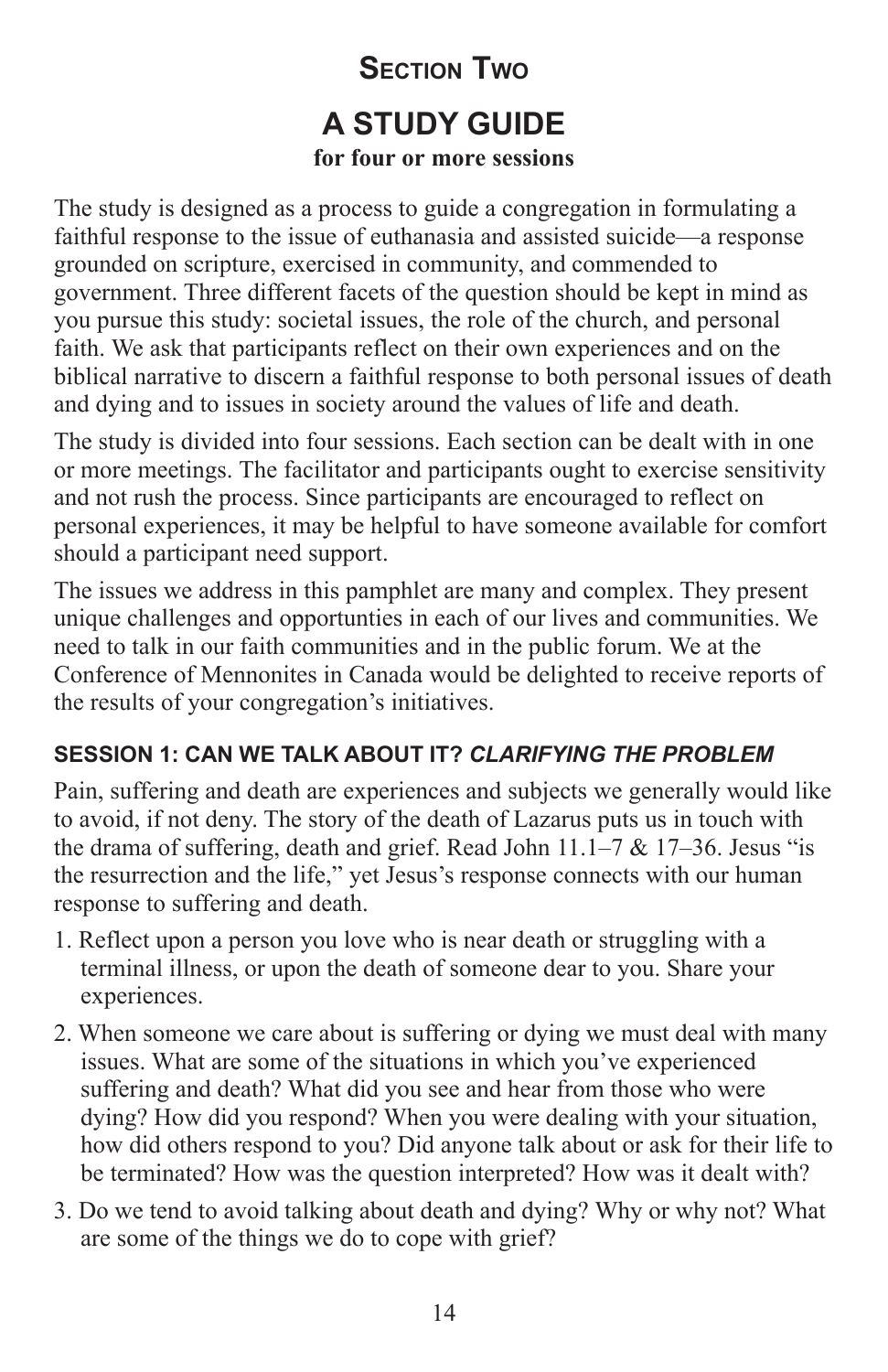- 4. What impact would the permission to take life into our own hands have on the grief process?
- 5. Our attitudes towards illness and death vary in accordance with where we place our faith: God, medicine, institutions, ourselves…. How has your faith and the faith of our society been a support or an obstacle in responding to these critical situations?
- 6. At the hearings on euthanasia and assisted suicide one of the Conference of Mennonites in Canada panel members spoke along the following lines: At scenes of crisis—pain, loss, death—body and spirit are embroiled in struggle. As medicine has its role, so does pastoral care. Pastoral care provides personal affirmation for the worth of the person as God's creation. Pastoral care validates a person's struggle, identifying concerns and worries that arise, and provides a bridge to the church community. It seeks to meet a patient's spiritual and relational needs. Furthermore, pastoral care is a ministry of compassion that empowers those who are suffering—the patient, family, friends, and other care providers—to interpret and own struggle.

In this struggle, the patient's voice must be heard and cultivated. The option of 'death by choice' betrays our unwillingness to hear this voice. Our unwillingness to face the full extent of human experience and to learn the hard lessons of our frailty reveals that we view suffering as devoid of worth.

Listening for this voice, especially from of a seriously ill person, may prove disquieting. At times we may feel assailed by competing emotions that we find difficult to express. Unless we are prepared, we often cut off this pained attempt to relate and seek rather to secure premature closure. In the process we protect ourselves and coerce the sufferer into submission to the inevitable. Death by choice then becomes the pathetic plea of a person denied community.

We bring our experiences and feelings about death and dying to the bedside. What is the danger of projecting our feelings onto the terminally ill? Are we aware of the way in which our attitudes can influence the attitudes of those who are ill and dying?

#### **Preparation for Session 2**

Clip articles from newspapers and magazines and take note of TV and radio clips on euthanasia, assisted suicide, and related issues. Evaluate them: Whose perspective do they protray? What do they say about life and death? What do they say about death by choice? How do they feed or reflect public sentiment, current values? How do you see them in light of scripture?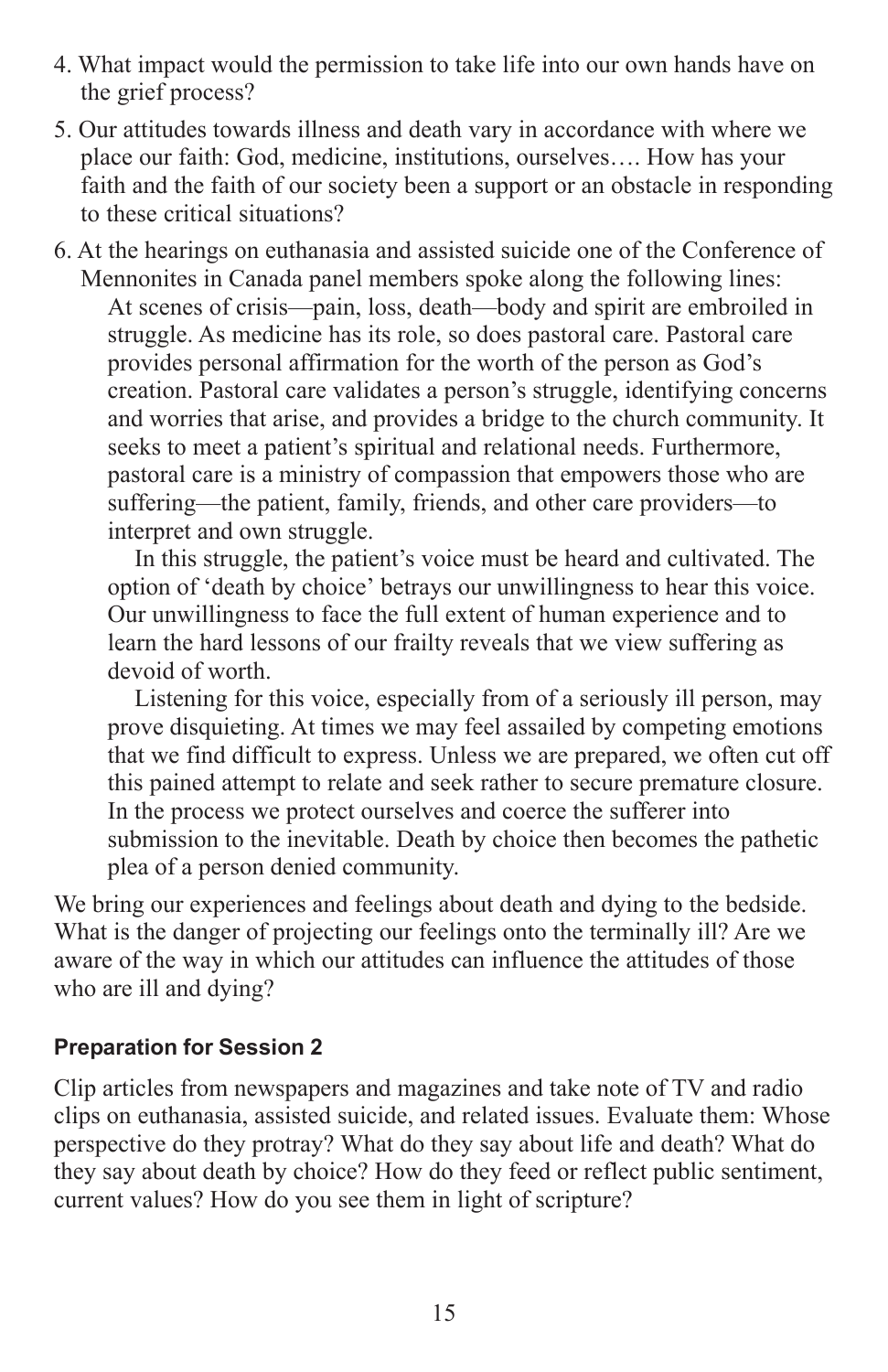### **SESSION 2: WHY TALK ABOUT IT NOW?** *ENGAGING THE ISSUE IN A SOCIAL CONTEXT*

The idea of 'death by choice' reflects a modern context where primary value is placed on freedom and technology—the right of the individual to determine what he or she wants to do and the right to follow through on those desires.

- 1. In the brief, the term 'death by choice'+ is used to define what has come to be widely accepted as the meaning of euthanaisa or assisted suicide. What are the contemporary values and issues that lead our society to struggle with death by choice?
- 2. In section 2 of *Life Worth Living*, the question is posed: "Why would someone choose death?" What are some of the problems that we would hope death by choice would save us from (both on the part of the patient and as far as we are concerned)?
- 3. *Life Worth Living* names a number of fears that may lead someone to consider death by choice. How can congregational and social dialogue on these issues help us get at the core of the problem? Is there a more profound answer to these fears than death by choice?
- 4. What do you think would be the impact if euthanasia and assisted suicide were accepted (legalized) in our society?

Here are some other facets of the question you might want to discuss in your sessions:

- $\triangleright$  How has socialized medicine influenced the way we think about this issue? How have medical advances affected our attitudes towards illness and dying?
- $\triangleright$  What should be the role of government in deciding our values and in providing health services?
- $\triangleright$  What responsibility should the church take in speaking to government about the way it makes policy, and in providing leadership in society on issues of health, life, and death.
- ¾ Section 3 of *Life Worth Living* asserts: "We accept the cessation of extraodinary medical measures." How might 'advance directives' or a 'living will' help us or our loved ones cope with illness and dying?

### **Preparation for Session 3**

Discuss the issue of death by choice with a friend or family member, focusing on your beliefs as a Christian. Record the conversation (with your friend's permission). As you replay the tape, note how you come across. Did you say what you meant to say?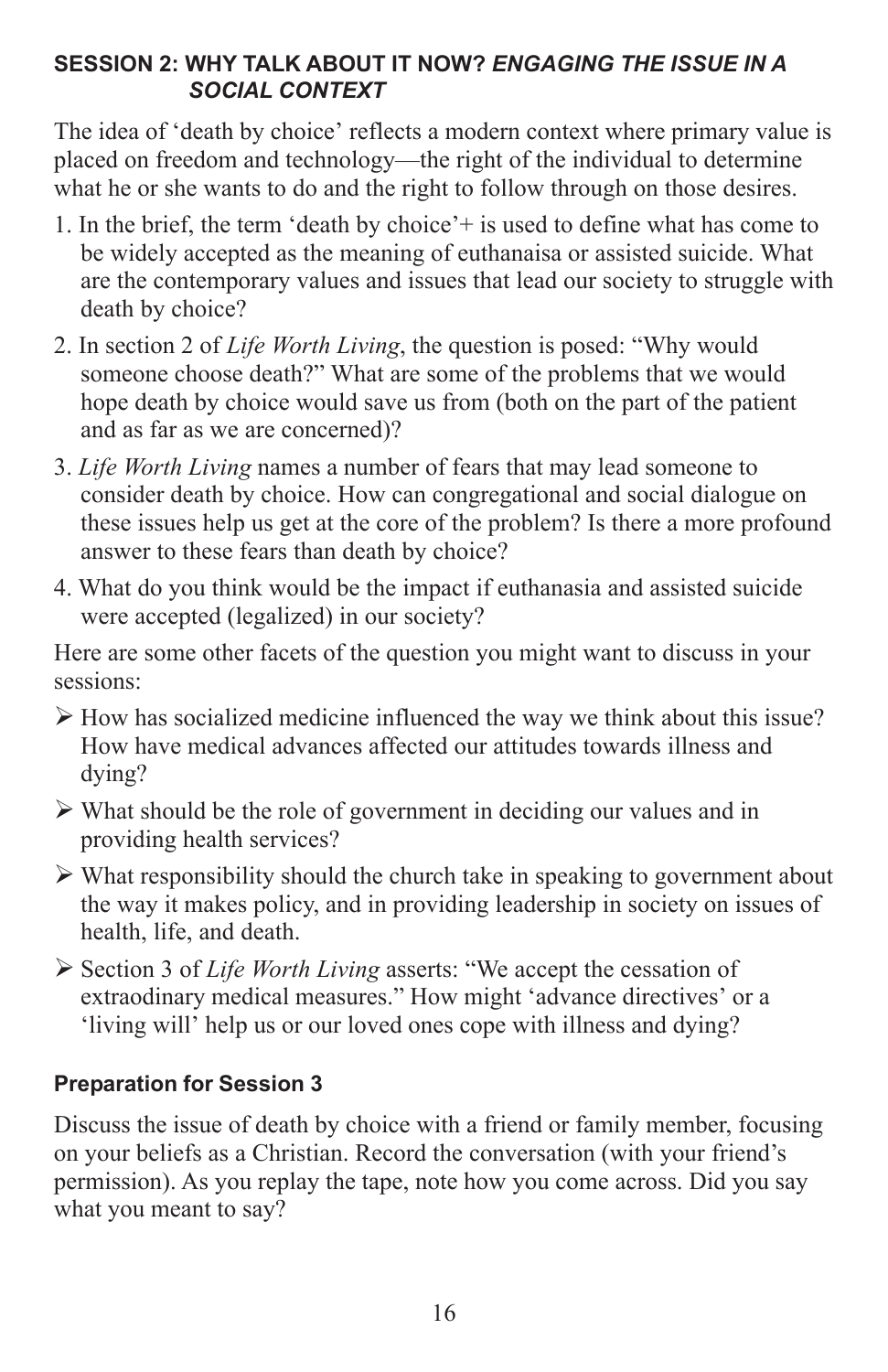### **SESSION 3: HOW CAN WE TALK ABOUT IT IN THE CHURCH?** *INTRODUCING THE BIBLICAL PERSPECTIVE*

The Bible tells many stories of persons who struggled with life and death.<sup>1</sup> Paul entertained something akin to the contemporary notion of 'death by choice' (Phil 1). Similar expressions of pain appear on the lips of other biblical characters: Jonah (Jon 4), Elijah (1 Kings 19), and Jeremiah (Jer 14). Compare also the stories of Saul (1 Sam 31) and of Ahithophel (2 Sam 17.23).

- 1. It may be a human reaction to concede to acute frustration when things do not work out. What are some of the reasons given in the above-noted texts why we should not just give up and want to die?
- 2. In section 5 of *Life Worth Living*, the biblical point is made that "we are 'stewards' of this life on earth." What does it mean to be a 'steward of life' when we are called on to care for persons who desire to end their own life?
- 3. The words health, holistic, wholeness, and holy share the same root. The terms for being in good health and being holy are similar in many ancient traditions, including the Judeo-Christian tradition. Hence, suffering and death are understood to result from unholiness. The book of Job relates a profound struggle with suffering (see especially Job 3). The writings of Ecclessiastes reveal a struggle with death (Eccl 3.18–21; 6.12ff). How do Christians understand the theological aspects of death and suffering?
- 4. There is a popular conception that euthanasia is an act of mercy, a 'compassionate' thing to do. Mercy in scripture signifies God's forbearance of people when they are wayward (see especially Deut 7.9 and Ps 25.6; *compare* Lk 6.36). Closely related ideas include compassion and faithfulness. Compassion literally means 'to suffer with' (Zech 7.9). God suffers with downtrodden people (Lam 3); God suffers with us through Jesus Christ, who lived among us and knew our struggles. What do passages such as these say about mercy killing? If we are to follow the example of Christ, how ought we to respond to the choice of death?
- 5. Paul uses the image of the temple to describe both our individual bodies and the community of the church (1 Cor 3:16–17; 6.19; 12.27; Eph 2.21–22). Does the decision to terminate one's own life violate the 'temple' in these two contexts—personal and corporate? How might we build up the temple when dealing with the dilemma of suffering?
- 6. Section 5 of *Life Worth Living* states that we are accountable to God for our lives. Furthermore, the brief says that modern medicine has "artificially

<sup>1</sup> See Gerhardt von Rad, *Biblical Theology*, in which he describes the inter-relatedness of life and death. See also Hans Walter Wolfe, *Anthropology of the Old Testament*, Kent Richards' article "death" in the *New Anchor Bible Dictionary*, and Lloyd Bailey's *Biblical Perspectives on Death*.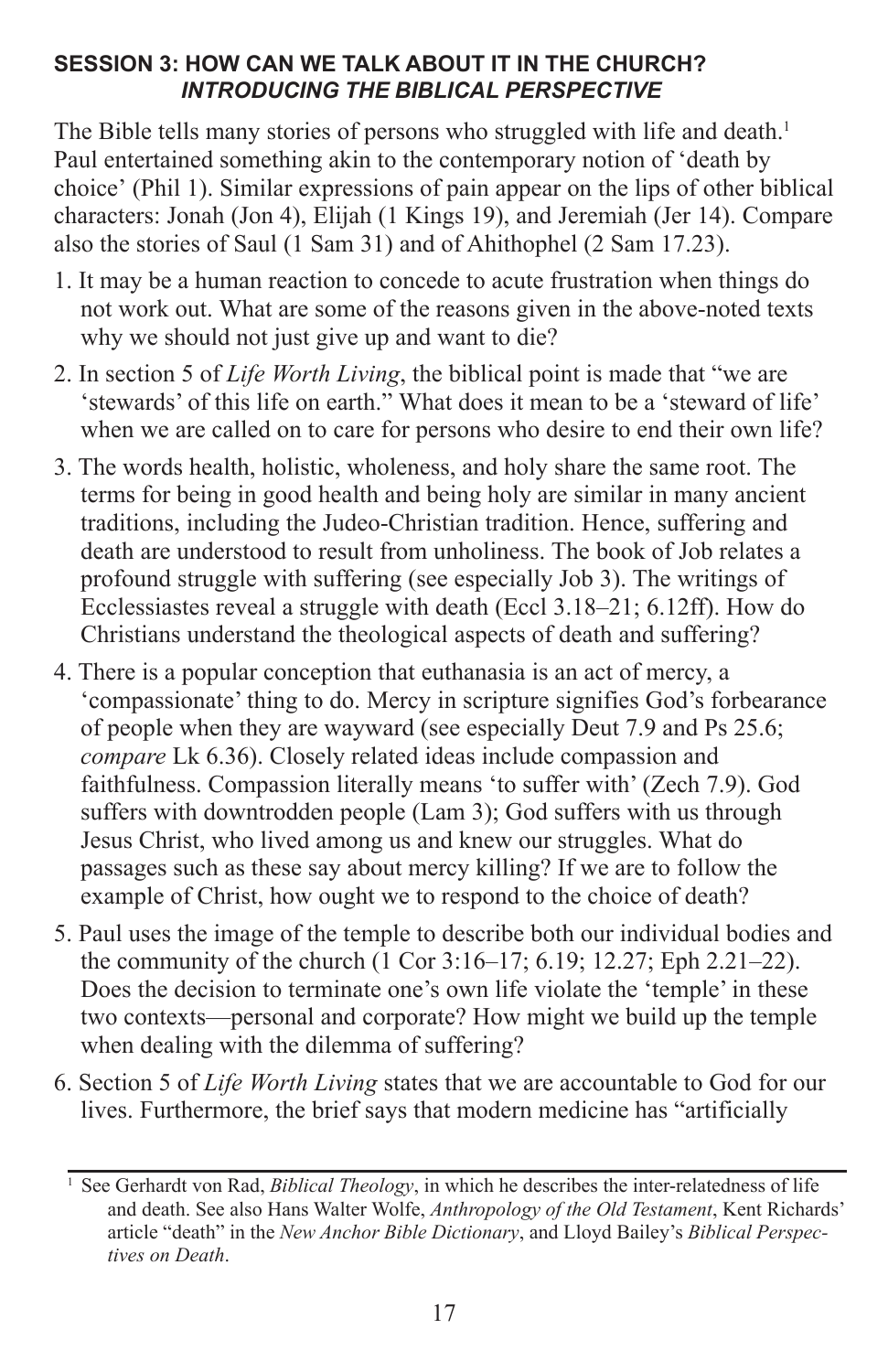prolong[ed] physical life when the terminally ill are ready to die," and that this "is a kind of idolatry, a worshipping of life itself" (see Matt 11.28; 16.24ff). Passages such as John 14.3, 1 Thessalonians 4.13–5.11, and 2 Timothy 4.6 provide us with the comfort of knowing that fellowship with Christ will be completed as we pass through death. What light can this biblical perspective shed on our response to death by choice?

- 7. The command to choose between "death and destruction" and "health and prosperity" is central to the challenge of being God's people (see Deut 30.11–20). The call to repentance is a call to choose life. The invitation to discipleship (Matt 16.24–25; compare Gal 2.20) is an invitation to die to worldly things. What are the implications of this perspective for the church and its members in the face of euthanasia and assisted suicide?
- 8. There is a time to die! We hope for a good death as a fitting conclusion to a good life here on earth. In scripture, when elderly people died they frequently pronounced blessings on the next generation (Gen 49). What would a 'good death' mean for you? What blessing would you like to pass on?

### **Preparation for Session 4**

Study the following biblical passages with a view to how they guide us in taking action:

- $\triangleright$  The story of the Good Samaritan (Lk 10) is a parable illustrating the effervescent love as the heart of a relationship with God.
- $\triangleright$  The story of the Sheep and the Goats (Mt 25.31) underscores the expectation to do good to others.
- $\triangleright$  Romans 12.9-21 speaks of Christian hospitality. How might we apply this passage to the issues of euthanasia and assisted suicide?
- $\triangleright$  Compare the compassion demonstrated by the disciples in Gethsemane (Mt 26.36-46) and the women at the cross (Mt 27.55-6).
- $\triangleright$  Reflect on how you, as an individual or as a congregation, can assist those who are ill or dying. Be prepared to share your thoughts.
- $\triangleright$  Should we attempt to help those who are dying resolve unfinished issues in their lives? Do we feel free to discuss where they are at spiritually? How can we be ministers of God's grace, love and forgiveness in bringing spiritual healing and wholeness when a patient is no longer responding to medical treatment?
- $\triangleright$  How can we become agents of hope for people near death, helping them to realize the worth of their life?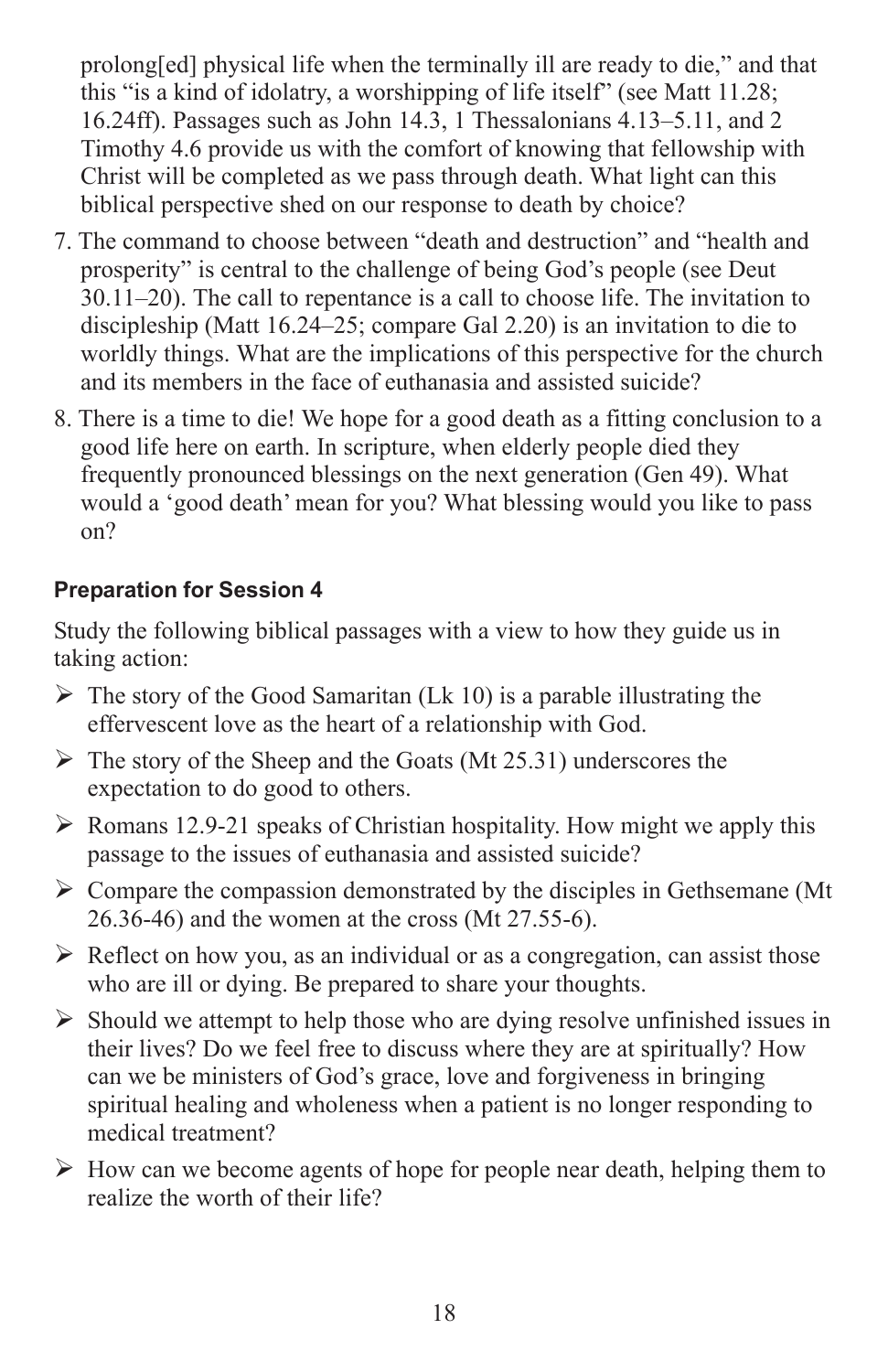- $\triangleright$  The question "who is my neighbour?" raises the question of community. Palliative care workers claim that the reported incidence of pain and degree of discomfort among their patients is less when the patient has a loving, supportive community of family and friends. How do we practice our church community?
- $\triangleright$  It is a Christian perspective that 'We do not live unto ourselves, we do not die unto ourselves.' If we understand our lives in relationship to God and to our communities, is the decision 'death by choice' ours to make?

### **SESSION 4: WHAT CAN WE DO ABOUT IT?** *IDEAS FOR ACTION*

In 1 Corinthians we read "If Christ has not been raised, then our preaching is in vain and your faith is in vain" (1 Cor 15.14; see also 26–55).

In the brief to government we made recommendations in an effort to shape and focus attention on the issues in a way we believe will be more helpful to society. In conclusion to this study we want to encourage you to develop a course of action in several areas: to be proactive in caring for the dying in your community, and to use your voice in the public discussion addressing local organizations and government.

- 1. Formulate a position-statement to be shared with the congregation, the local or federal government, or with an appropriate group in your community (hospital ethics committees).
- 2. Write a covenant, to be shared with the entire congregation, that addresses your concerns and in which you agree to care for each other in sickness and death.
- 3. Invite an expert to address your study group in the area of 'advance directives' or 'living wills.'
- 5. Invite someone who works in the area of palliative care services in your community to speak to your study group about their work and to share insights.
- 6. Invite a chaplain to speak to your group on the challenges of working with dying persons and on what church members can do to support those in their community who are ill and dying.
- 7. Write a letter to the Minister of Justice (since euthanasia and assisted suicide is a legal issue), the Minister of Health and Welfare, and/or your local Member of Parliament stating your concerns and views.
- 8. Write a letter to the editor or an article and send it to your local newspaper or church paper, expressing your concerns about the issue of euthanasia and assisted suicide.